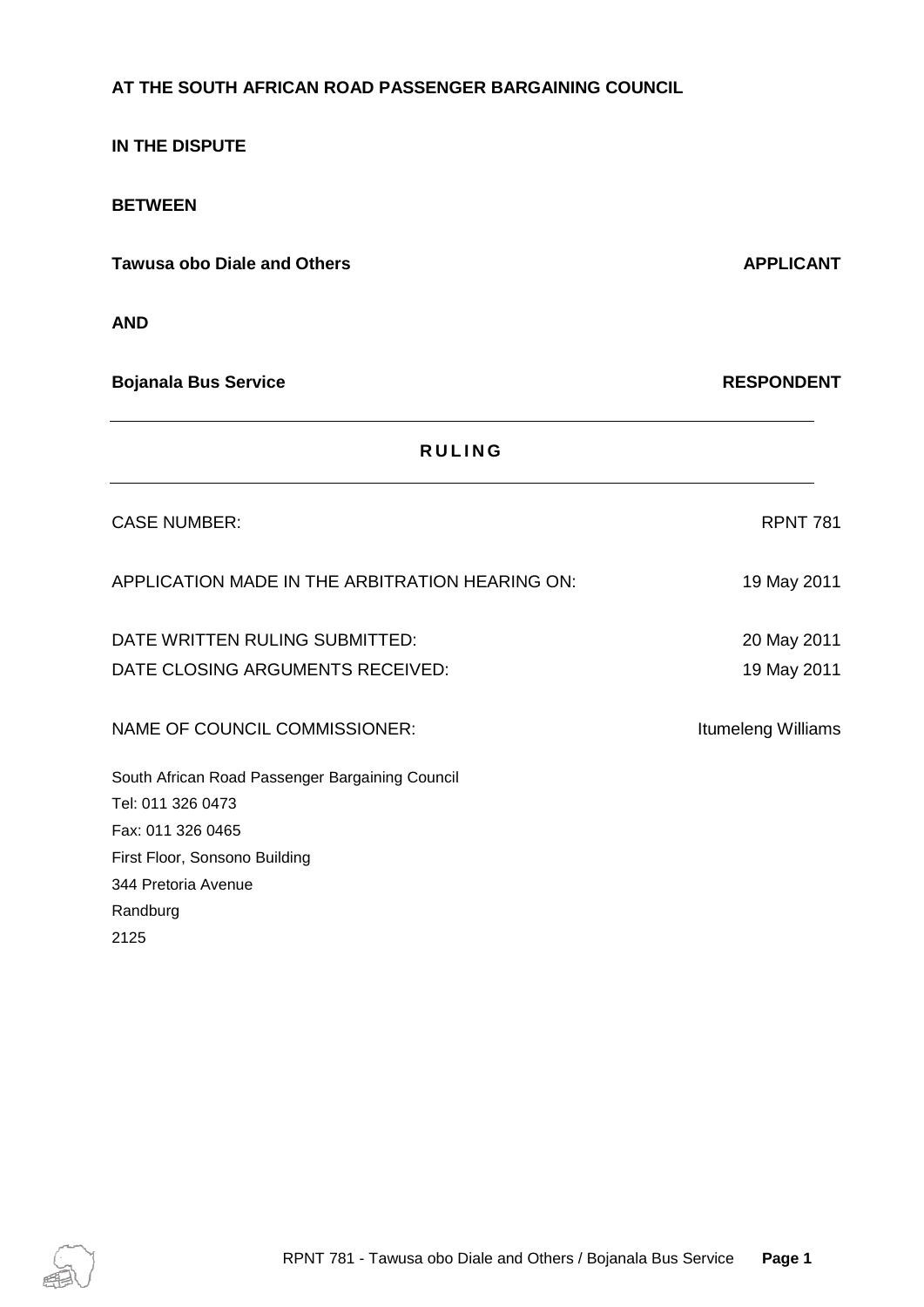### **1. DETAILS OF APPLICATION AND PROCESS**

This is an application to have the matter standing down indefinitely until the applicant's representative was in attendance at the proceedings. The respondent launched a counter-application to proceed with the matter without the applicant being represented. Mr. Mothlabane and Sibiya appeared on behalf of the applicant and respondent respectively.

#### **2. ISSUE TO BE DECIDED**

The issue is whether the matter should stand down indefinitely until the applicant's representative was in attendance at the proceedings. If the ruling is adverse to the applicant, the question is whether this matter should be continued with without the applicant being represented herein.

#### **3. BACKGROUND TO THE ISSUE**

This matter was scheduled for arbitration on the 19th March 2011 at 09h00 at the respondent's offices at Thlabane in Rusternburg. Mr. Sibiya appeared for the respondent. Mr. Mothlabane, a union official who has been subpoenaed to testify for the respondent in the arbitration, informed Mr. Sibiya and I that Mr. Mankge, the representative for the applicant, was running late and we agreed to commence with the proceedings at 09h30. However Mr. Mankge was still not in attendance at 10h45 and Mr. Mothlabane requested that the matter should stand down until Mr. Mankge was in attendance.

Mr. Sibiya submitted that the matter should continue without the applicant being represented. He was tenaciously opposed to the proposal that the matter should further stand down.

#### **4. SURVEY OF EVIDENCE AND ARGUMENT**

Mr. Mothlabane averred that Mr. Mankge forgot the file at the office hence the failure to arrive timeously at the proceedings. He further stated that he could not represent the union members on whose behalf his union acted herein inasmuch he has been subpoenaed as a witness for the respondent. Mr. Mothlabane said that Mr. Mankge was held up in traffic.

Mr. Sibiya submitted that it was unknown precisely at what point Mr. Mankge would arrive. He indicated that it was earlier agreed that proceedings would commence at 09h30 when Mr. Mothlabane stated that Mr. Mankge was running late. It was then decided that we should reconvene at 10h15 to start with the arbitration process when the representative was still not in attendance at 09h30. Mr. Mankge called him, so stated Mr. Sibiya, and suggested that the proceedings commence at 10h30 and assured him that he would have arrived by then. However Mr. Mankge had still not arrived at 10h45 and Mr. Mothlabane indicated that he had just driven past a tollgate at N2 from Pretoria.